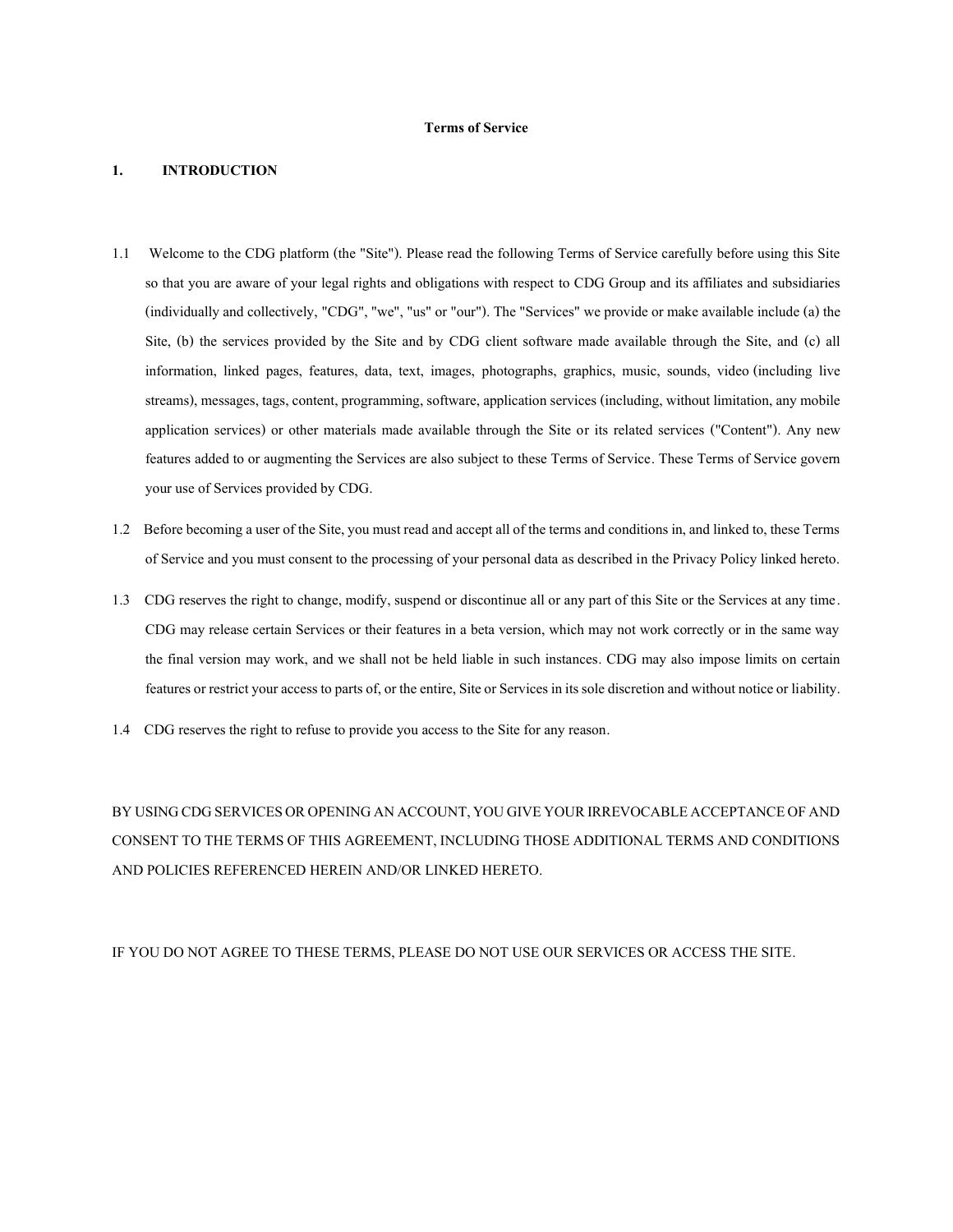### **2. PRIVACY**

- 2.1 Your privacy is very important to us at CDG. To better protect your rights we have provided the CDG Privacy Policy to explain our privacy practices in detail. Please review the Privacy Policy to understand how CDG collects and uses the information associated with your Account and/or your use of the Services (the "User Information"). By using the Services or providing information on the Site, you:
	- (i) consent to CDG's collection, use, disclosure and/or processing of your Content, personal data and User Information as described in the Privacy Policy;
	- (ii) agree and acknowledge that the proprietary rights of your User Information are jointly owned by you and CDG ; and
	- (iii) shall not, whether directly or indirectly, disclose your User Information to any third party, or otherwise allow any third party to access or use your User Information, without CDG's prior written consent.
- 2.2 Users in possession of another user's personal data through the use of the Services (the "Receiving Party") hereby agree that, they will (i) comply with all applicable personal data protection laws with respect to any such data; (ii) allow the user whose personal data the Receiving Party has collected (the "Disclosing Party") to remove his or her data so collected from the Receiving Party's database; and (iii) allow the Disclosing Party to review what information have been collected about them by the Receiving Party, in each case of (ii) and (iii) above, in compliance with and where required by applicable laws.

### **3. LIMITED LICENSE**

3.1 CDG grants you a limited and revocable license to access and use the Services subject to the terms and conditions of these Terms of Service. All proprietary Content, trademarks, service marks, brand names, logos and other intellectual property ("Intellectual Property") displayed in the Site are the property of CDG and where applicable, third party proprietors identified in the Site. No right or license is granted directly or indirectly to any party accessing the Site to use or reproduce any Intellectual Property, and no party accessing the Site shall claim any right, title or interest therein. By using or accessing the Services you agree to comply with the copyright, trademark, service mark, and all other applicable laws that protect the Services, the Site and its Content. You agree not to copy, distribute, republish, transmit, publicly display, publicly perform, modify, adapt, rent, sell, or create derivative works of any portion of the Services, the Site or its Content. You also may not, without our prior written consent, mirror or frame any part or whole of the contents of this Site on any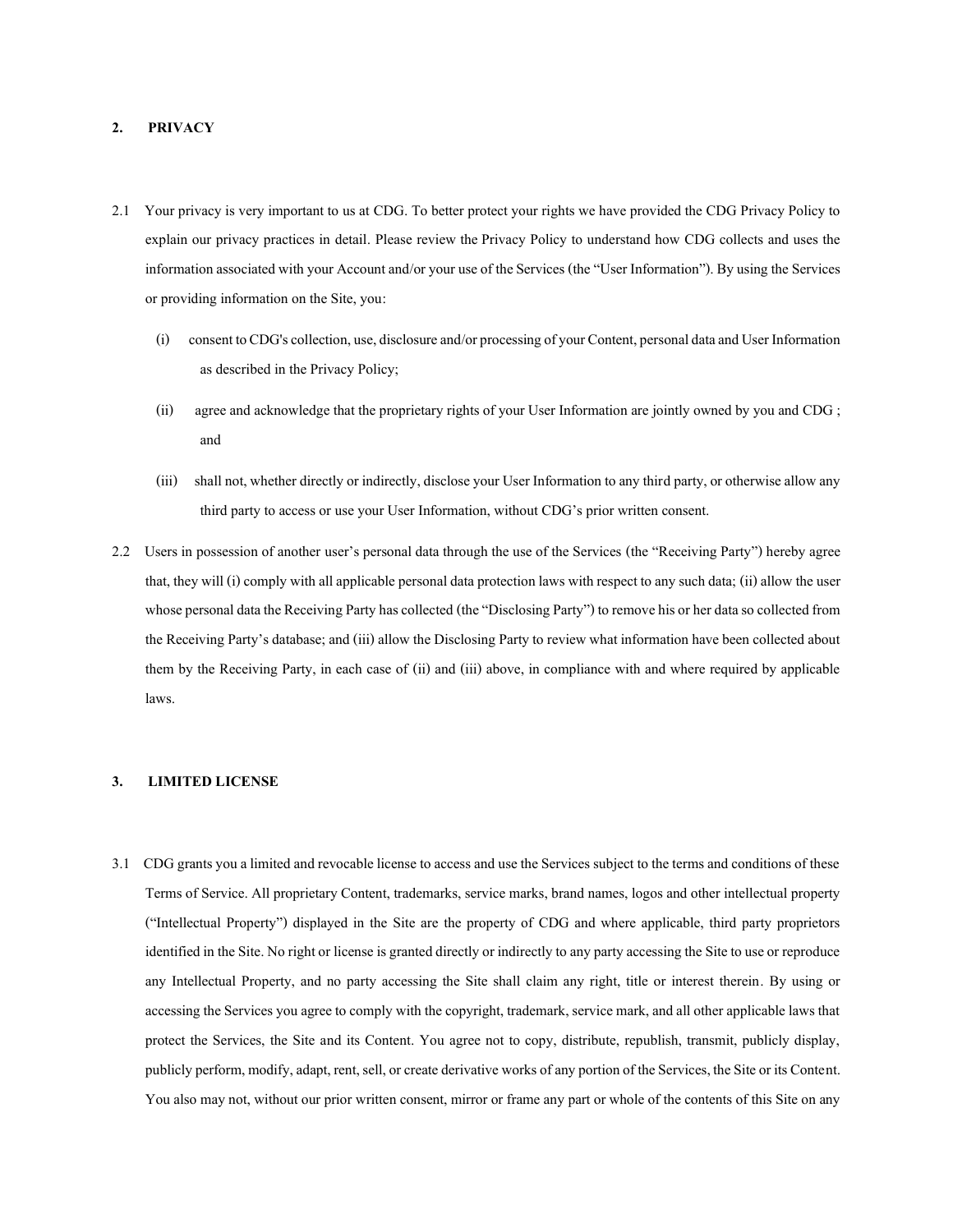other server or as part of any other website. In addition, you agree that you will not use any robot, spider or any other automatic device or manual process to monitor or copy our Content, without our prior written consent (such consent is deemed given for standard search engine technology employed by Internet search websites to direct Internet users to this website).

3.2 You are welcome to link to the Site from your website, provided that your website does not imply any endorsement by or association with CDG. You acknowledge that CDG may, in its sole discretion and at any time, discontinue providing the Services, either in part or as a whole, without notice.

#### **4. SOFTWARE**

Any software provided by us to you as part of the Services is subject to the provisions of these Terms of Service. CDG reserves all rights to the software not expressly granted by CDG hereunder. Any third-party scripts or code, linked to or referenced from the Services, are licensed to you by the third parties that own such scripts or code, not by CDG.

### **5. ACCOUNTS AND SECURITY**

- 5.1 You may be able to gain access to other products, websites or services to which we have enabled access or with which we have tied up or collaborated. CDG has not reviewed, and assumes no responsibility for any third party content, functionality, security, services, privacy policies, or other practices of those products, websites or services. If you do so, the terms of service for those products, websites or services, including their respective privacy policies, if different from these Terms of Service and/or our Privacy Policy, may also apply to your use of those products, websites or services.
- 5.2 You may only use the Services if you are located in one of our approved countries, as updated from time to time.

### **6. TERM OF USE**

6.1 The license for use of this Site and the Services is effective until terminated. This license will terminate as set forth under these Terms of Service or if you fail to comply with any term or condition of these Terms of Service. In any such event, CDG may effect such termination with or without notice to you.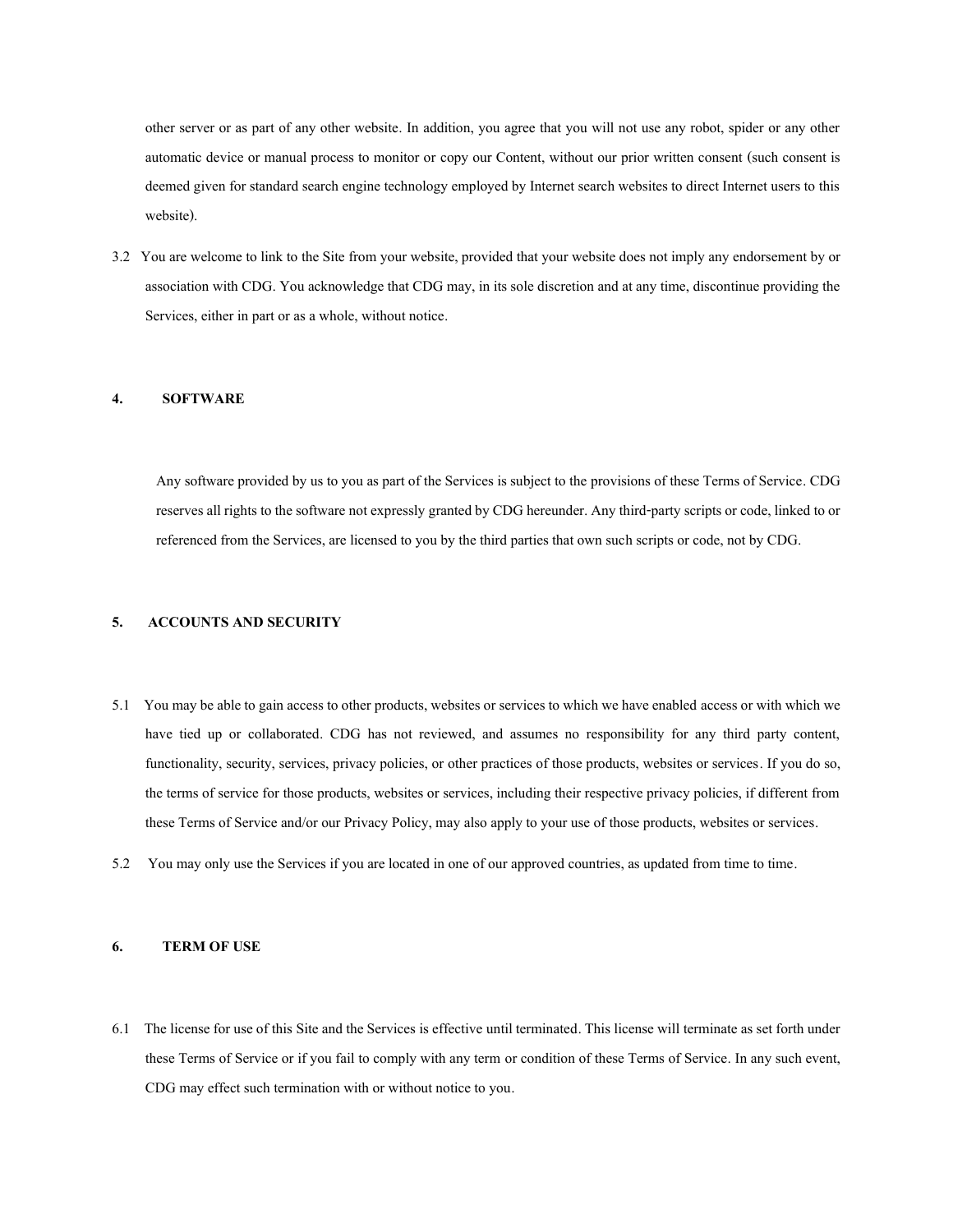- 6.2 You agree not to:
	- (a) upload, post, transmit or otherwise make available any Content that is unlawful, harmful, threatening, abusive, harassing, alarming, distressing, tortuous, defamatory, vulgar, obscene, libelous, invasive of another's privacy, hateful, or racially, ethnically or otherwise objectionable;
	- (b) violate any laws, including without limitation any laws and third party rights;
	- (c) upload, post, transmit or otherwise make available any Content featuring an unsupervised minor or use the Services to harm minors in any way
	- (d) use the Services or upload Content to impersonate any person or entity, or otherwise misrepresent your affiliation with a person or entity;
	- (e) forge headers or otherwise manipulate identifiers in order to disguise the origin of any Content transmitted through the Services;
	- (f) remove any proprietary notices from the Site;
	- (g) cause, permit or authorize the modification, creation of derivative works, or translation of the Services without the express permission of CDG;
	- (h) use the Services for the benefit of any third party or any manner not permitted by the licenses granted herein;
	- (i) use the Services or upload Content in a manner that is fraudulent, unconscionable, false, misleading or deceptive;
	- (j) open and/or operate multiple user accounts in connection with any conduct that violates either the letter or spirit of these Terms of Service;
	- (k) access the CDG platform, open a user account, or otherwise access your user account using an emulator, simulator, bot, or other similar hardware or software;
	- (l) attempt to decompile, reverse engineer, disassemble or hack the Services (or any portion thereof), or to defeat or overcome any encryption technology or security measures implemented by CDG with respect to the Services and/or data transmitted, processed or stored by CDG;
	- (m) harvest or collect any information about or regarding other Account holders, including, without limitation, any personal data or information;
	- (n) upload, email, post, transmit or otherwise make available any Content that you do not have a right to make available under any law or under contractual or fiduciary relationships (such as inside information, proprietary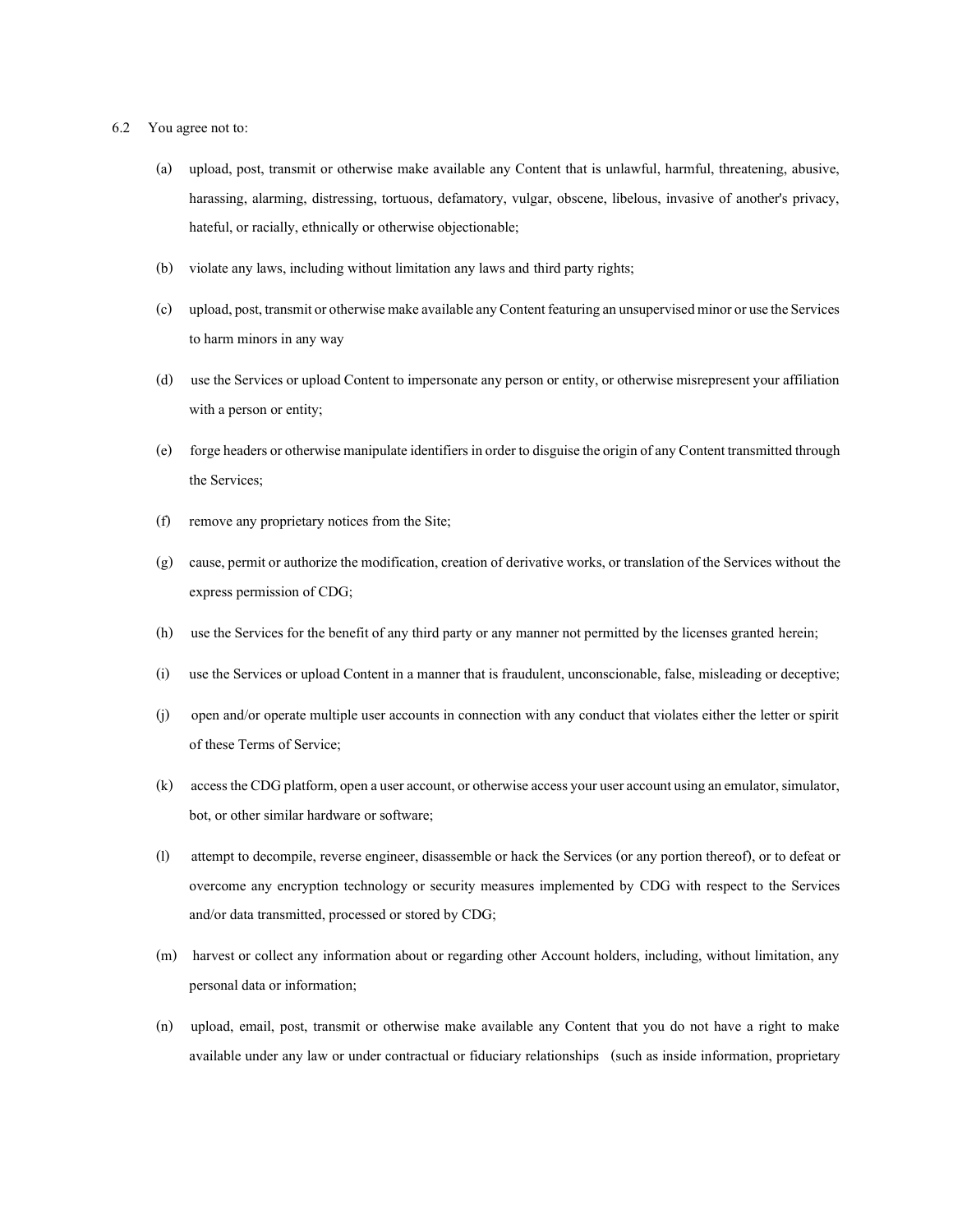and confidential information learned or disclosed as part of employment relationships or under nondisclosure agreements);

- (o) upload, email, post, transmit or otherwise make available any Content that infringes any patent, trademark, trade secret, copyright or other proprietary rights of any party;
- (p) upload, email, post, transmit or otherwise make available any unsolicited or unauthorized advertising, promotional materials, "junk mail", "spam", "chain letters", "pyramid schemes", or any other unauthorized form of solicitation;
- (q) upload, email, post, transmit or otherwise make available any material that contains software viruses, worms, Trojan-horses or any other computer code, routines, files or programs designed to directly or indirectly interfere with, manipulate, interrupt, destroy or limit the functionality or integrity of any computer software or hardware or data or telecommunications equipment;
- (r) interfere with, manipulate or disrupt the Services or servers or networks connected to the Services or any other user's use and enjoyment of the Services, or disobey any requirements, procedures, policies or regulations of networks connected to the Site;
- (s) take any action or engage in any conduct that could directly or indirectly damage, disable, overburden, or impair the Services or the servers or networks connected to the Services;
- (t) use the Services to intentionally or unintentionally violate any applicable local, state, national or international law, rule, code, directive, guideline, policy or regulation including,
- (u) without limitation, laws and requirements (whether or not having the force of law) relating to anti-money laundering or counter-terrorism;
- (v) use the Services to violate the privacy of others or to "stalk" or otherwise harass another;
- (w) infringe the rights of CDG, including any intellectual property rights and any passing off of the same thereof;
- (x) use the Services to collect or store personal data about other users in connection with the prohibited conduct and activities set forth above; and/or
- (y) list items which infringe upon the copyright, trademark or other intellectual property rights of third parties or use the Services in a manner which will infringe the intellectual property rights of others.
- 6.3 You acknowledge, consent to and agree that CDG may access, preserve and disclose your Account information and Content if required to do so by law or pursuant to an order of a court or by any governmental or regulatory authority having jurisdiction over CDG or in a good faith belief that such access preservation or disclosure is reasonably necessary to: (a) comply with legal process; (b) enforce these Terms of Service; (c) respond to claims that any Content violates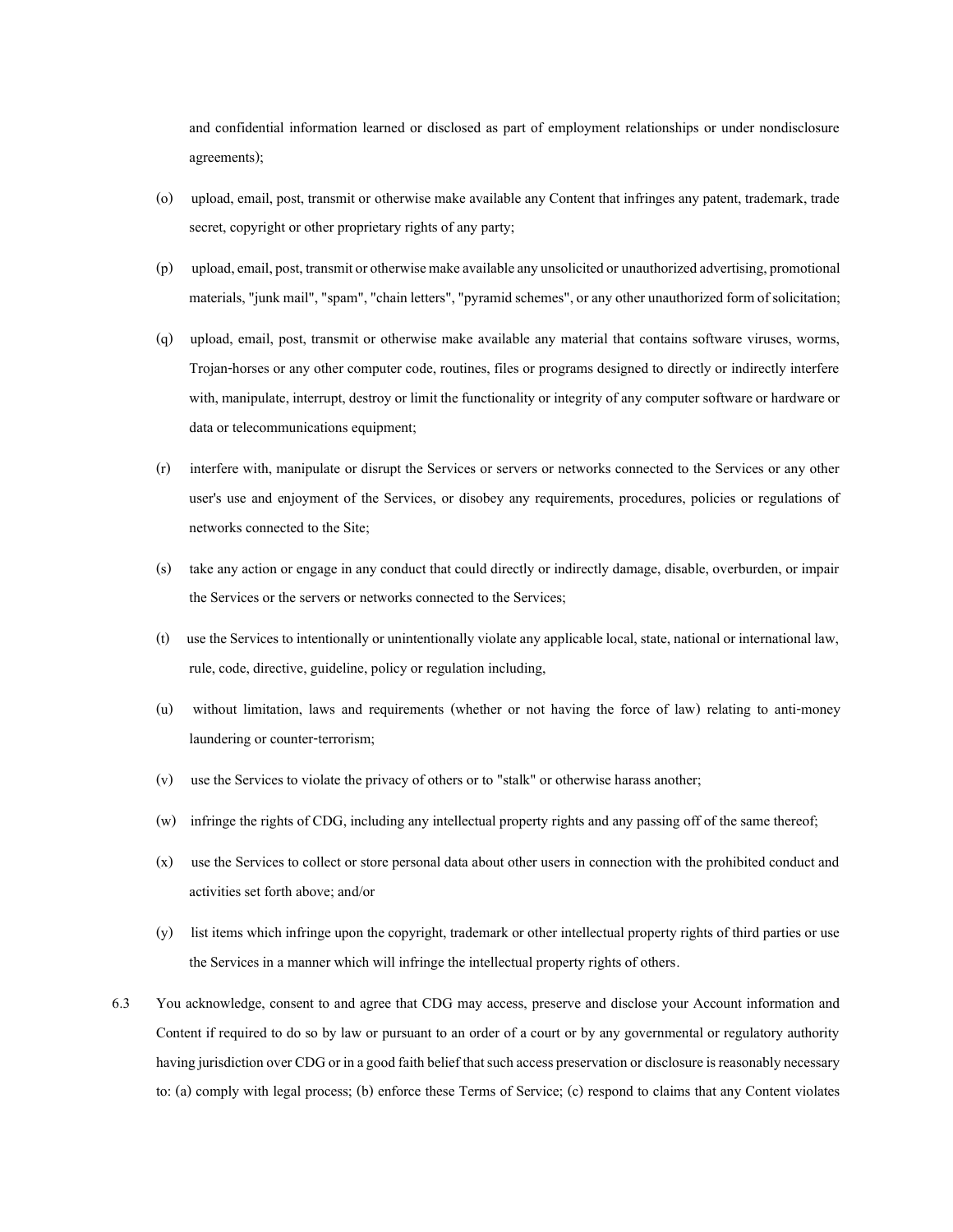the rights of third parties; (d) respond to your requests for customer service; or (e) protect the rights, property or personal safety of CDG, its users and/or the public.

# **7. VIOLATION OF OUR TERMS OF SERVICE**

- 7.1 Violations of this policy may result in a range of actions, including, without limitation, any or all of the following:
	- Criminal charges
	- Civil actions, including without limitation a claim for damages and/or interim or injunctive relief before the court's judgment or order
- 7.2 If you believe a user on our Site is violating these Terms of Service, please contact: corporate.brandingandcommunications@cdg.co.th

### **8. FEEDBACK**

CDG welcomes information and feedback from our users which will enable CDG to improve the quality of service provided. Please refer to our feedback procedure below for further information:

- (i) Feedback may be made in writing through email to or using the feedback form found on the website.
- (ii) Anonymous feedback will not be accepted.
- (iii) Users affected by the feedback should be fully informed of all facts and given the opportunity to put forward their case.
- (iv) Vague and defamatory feedback will not be entertained.

### **9. DISCLAIMERS**

9.1 THE SERVICES ARE PROVIDED "AS IS" AND WITHOUT ANY WARRANTIES, CLAIMS OR REPRESENTATIONS MADE BY CDG OF ANY KIND EITHER EXPRESSED, IMPLIED OR STATUTORY WITH RESPECT TO THE SERVICES, INCLUDING, WITHOUT LIMITATION, WARRANTIES OF QUALITY, PERFORMANCE, NON-INFRINGEMENT, MERCHANTABILITY, OR FITNESS FOR A PARTICULAR PURPOSE, NOR ARE THERE ANY WARRANTIES CREATED BY COURSE OF DEALING, COURSE OF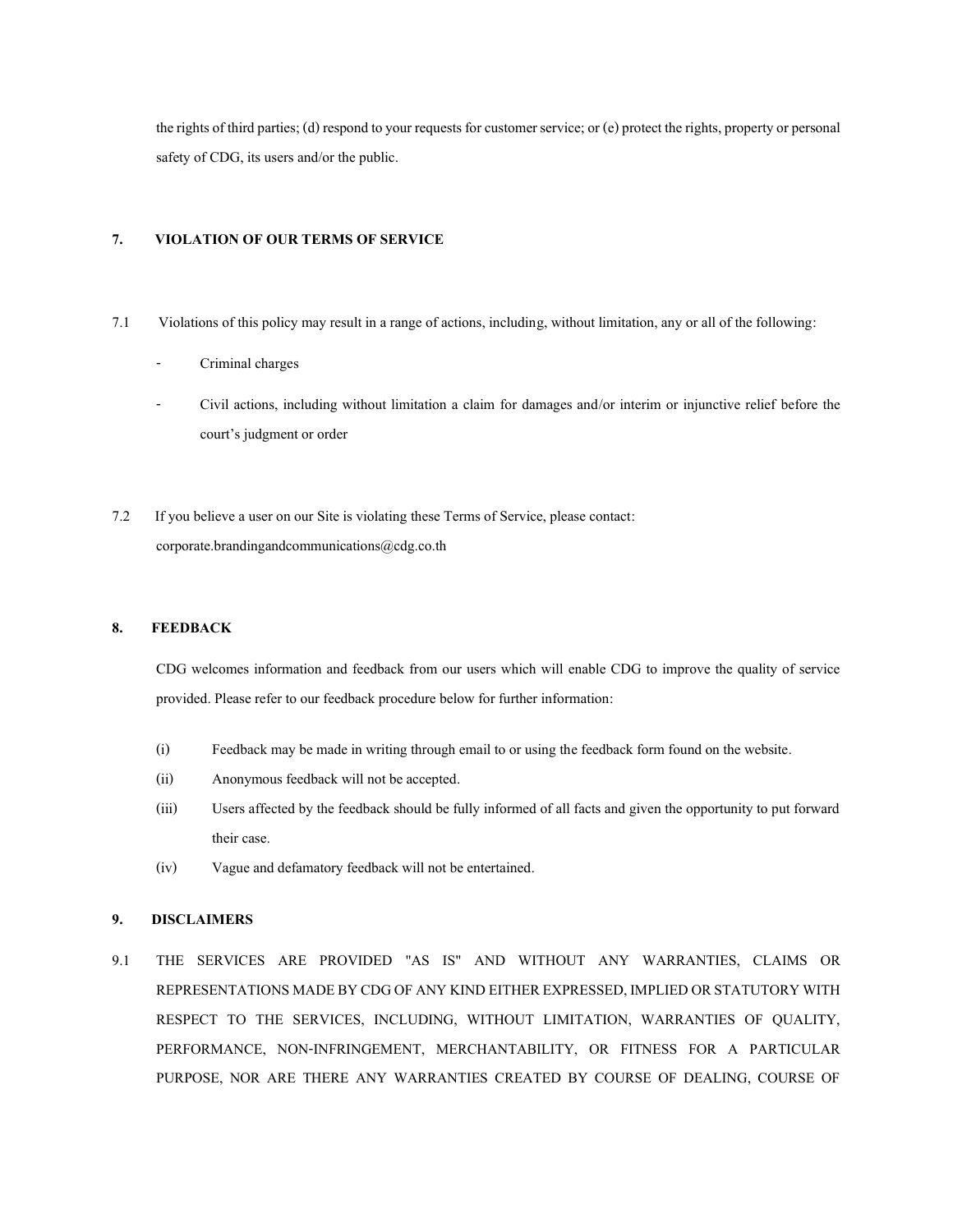PERFORMANCE OR TRADE USAGE. WITHOUT LIMITING THE FOREGOING AND TO THE MAXIMUM EXTENT PERMITTED BY APPLICABLE LAW, CDG DOES NOT WARRANT THAT THE SERVICES, THIS SITE OR THE FUNCTIONS CONTAINED THEREIN WILL BE AVAILABLE, ACCESSIBLE, UNINTERRUPTED, TIMELY, SECURE, ACCURATE, COMPLETE OR ERROR-FREE, THAT DEFECTS, IF ANY, WILL BE CORRECTED, OR THAT THIS SITE AND/OR THE SERVER THAT MAKES THE SAME AVAILABLE ARE FREE OF VIRUSES, CLOCKS, TIMERS, COUNTERS, WORMS, SOFTWARE LOCKS, DROP DEAD DEVICES, TROJAN-HORSES, ROUTINGS, TRAP DOORS, TIME BOMBS OR ANY OTHER HARMFUL CODES, INSTRUCTIONS, PROGRAMS OR COMPONENTS.

- 9.2 YOU ACKNOWLEDGE THAT THE ENTIRE RISK ARISING OUT OF THE USE OR PERFORMANCE OF THE SITE AND/OR THE SERVICES REMAINS WITH YOU TO THE MAXIMUM EXTENT PERMITTED BY APPLICABLE LAW.
- 9.3 CDG HAS NO CONTROL OVER AND, TO THE MAXIMUM EXTENT PERMITTED BY APPLICABLE LAW, DOES NOT GUARANTEE OR ACCEPT ANY RESPONSIBILITY FOR THE FITNESS FOR PURPOSE, EXISTENCE, QUALITY, SAFETY OR LEGALITY OF ITEMS AVAILABLE VIA THE SERVICES AND YOU AGREE TO RELEASE CDG AND ITS AFFILIATES FROM ANY AND ALL CLAIMS, DEMANDS AND DAMAGES ARISING OUT OF OR IN CONNECTION WITH ANY SUCH DISPUTE.

### **10. EXCLUSIONS AND LIMITATIONS OF LIABILITY**

- 10.1 TO THE MAXIMUM EXTENT PERMITTED BY APPLICABLE LAW, IN NO EVENT SHALL CDG BE LIABLE WHETHER IN CONTRACT, WARRANTY, TORT (INCLUDING, WITHOUT LIMITATION, NEGLIGENCE (WHETHER ACTIVE, PASSIVE OR IMPUTED), PRODUCT LIABILITY, STRICT LIABILITY OR OTHER THEORY), OR OTHER CAUSE OF ACTION AT LAW, IN EQUITY, BY STATUTE OR OTHERWISE, FOR:
	- (i) (A) LOSS OF USE; (B) LOSS OF PROFITS; (C) LOSS OF REVENUES; (D) LOSS OF DATA; (E) LOSS OF GOOD WILL; OR (F) FAILURE TO REALISE ANTICIPATED SAVINGS, IN EACH CASE WHETHER DIRECT OR INDIRECT; OR
	- (ii) ANY INDIRECT, INCIDENTAL, SPECIAL OR CONSEQUENTIAL DAMAGES, ARISING OUT OF OR IN CONNECTION WITH THE USE OR INABILITY TO USE THIS SITE OR THE SERVICES, INCLUDING, WITHOUT LIMITATION, ANY DAMAGES RESULTING THEREFROM, EVEN IF CDG HAS BEEN ADVISED OF THE POSSIBILITY OF SUCH DAMAGES.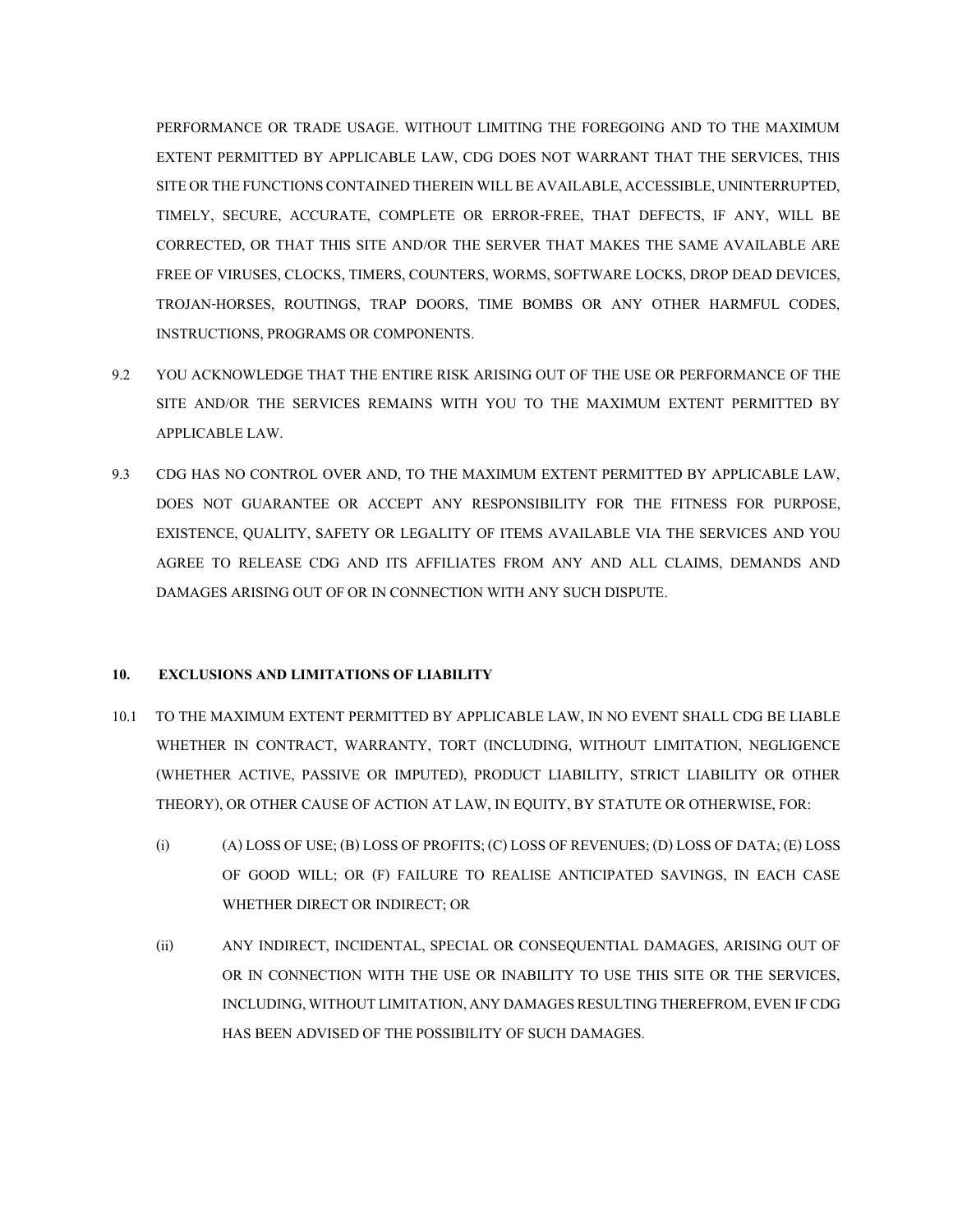- 10.2 YOU ACKNOWLEDGE AND AGREE THAT YOUR ONLY RIGHT WITH RESPECT TO ANY PROBLEMS OR DISSATISFACTION WITH THE SERVICES IS TO REQUEST FOR TERMINATION OF YOUR ACCOUNT AND/OR DISCONTINUE ANY USE OF THE SERVICES.
- 10.3 NOTHING IN THESE TERMS OF SERVICE SHALL LIMIT OR EXCLUDE ANY LIABILITY FOR DEATH OR PERSONAL INJURY CAUSED BY CDG'S NEGLIGENCE, FOR FRAUD OR FOR ANY OTHER LIABILITY ON THE PART OF CDG THAT CANNOT BE LAWFULLY LIMITED AND/OR EXCLUDED.

### **11. LINKS TO THIRD PARTY SITES**

Third party links will let you leave this site and the sites they link to are not under the control of CDG in any manner whatsoever and you therefore access them at your own risk. CDG is in no manner responsible for the contents of any such linked site or any link contained within a linked site, including any changes or updates to such sites. CDG is providing these links merely as a convenience, and the inclusion of any link does not in any way imply or express affiliation, endorsement or sponsorship by CDG of any linked site and/or any of its content therein.

### **12. THIRD PARTY CONTRIBUTIONS TO THE SERVICES AND EXTERNAL LINKS**

- 12.1 Each contributor to the Services of data, text, images, sounds, video, software and other Content is solely responsible for the accuracy, reliability, nature, rights clearance, compliance with law and legal restrictions associated with their Content contribution. As such, CDG is not responsible to, and shall not, regularly monitor or check for the accuracy, reliability, nature, rights clearance, compliance with law and legal restrictions associated with any contribution of Content. You will not hold CDG responsible for any user's actions or inactions, including, without limitation, things they post or otherwise make available via the Services.
- 12.2 In addition, the Services may contain links to third party products, websites, services and offers. These third party links, products, websites and services are not owned or controlled by CDG. Rather, they are operated by, and are the property of, the respective third parties, and may be protected by applicable copyright or other intellectual property laws and treaties. CDG has not reviewed, and assumes no responsibility for the content, functionality, security, services, privacy policies, or other practices of these third parties. You are encouraged to read the terms and other policies published by such third parties on their websites or otherwise. By using the Services, you agree that CDG shall not be liable in any manner due to your use of, or inability to use, any website or widget. You further acknowledge and agree that CDG may disable your use of, or remove, any third party links, or applications on the Services to the extent they violate these Terms of Service.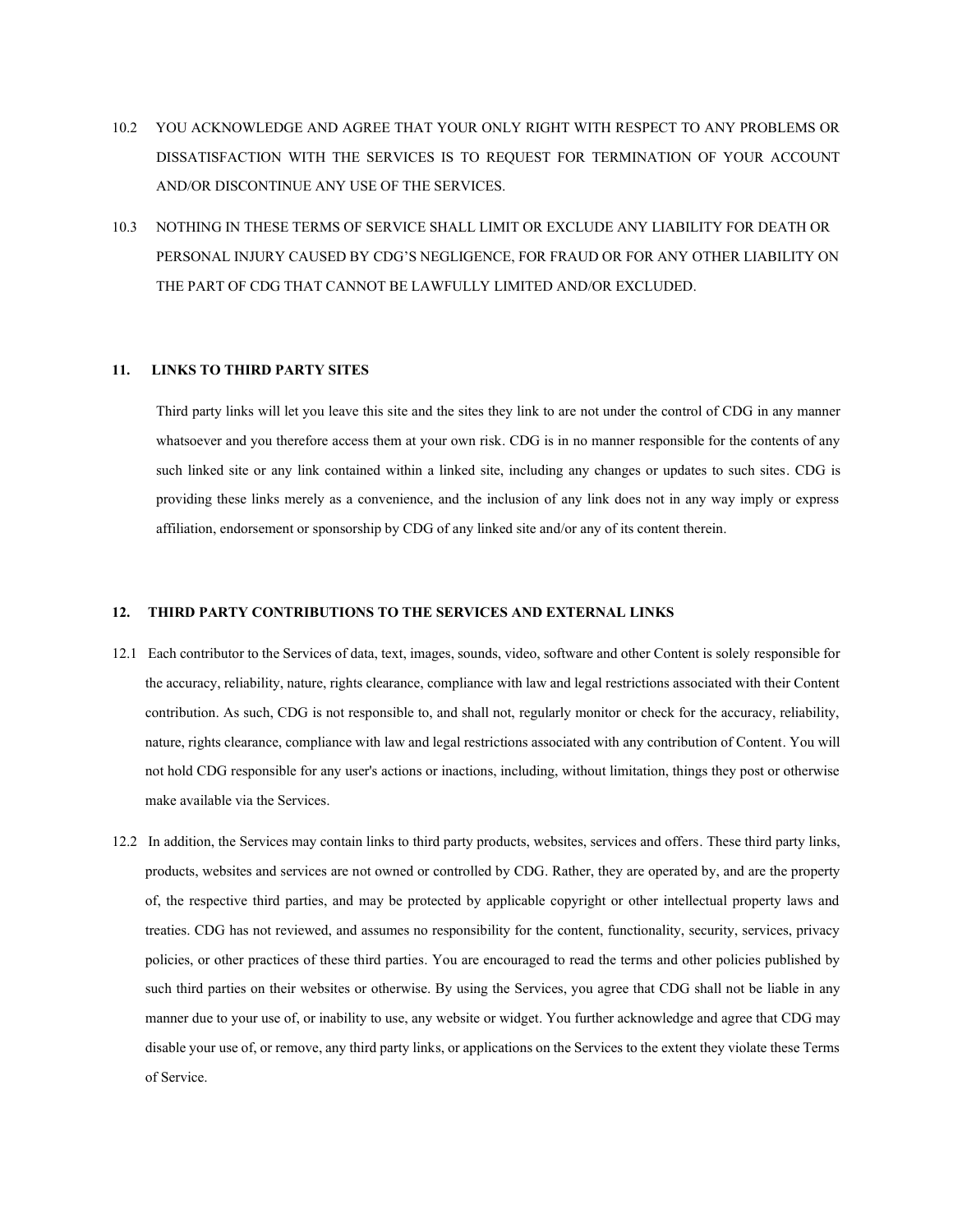### **13. YOUR REPRESENTATIONS AND WARRANTIES**

You represent and warrant that:

- (a) you possess the legal capacity (and in the case of a minor, valid parent or legal guardian consent), right and ability to enter into these Terms of Service and to comply with its terms; and
- (b) you will use the Services for lawful purposes only and in accordance with these Terms of Service and all applicable laws, rules, codes, directives, guidelines, policies and regulations

### **14. Fraudulent or suspicious activity**

If CDG, in its sole discretion, believes that you may have engaged in any potentially fraudulent or suspicious activity and/or transactions. The actions we may take include but are not limited to the following:

- (a) We may close, suspend, or limit your access to the Services,
- (b) We may refuse to provide the Services to you now and in the future.

#### **15. INDEMNITY**

You agree to indemnify, defend and hold harmless CDG, and its shareholders, subsidiaries, affiliates, directors, officers, agents, co-branders or other partners, an employees (collectively, the "Indemnified Parties") from and against any and all claims, actions, proceedings, and suits and all related liabilities, damages, settlements penalties, fines, costs and expenses (including, without limitation, any other dispute resolution expenses) incurred by any Indemnified Party arising out of or relating to: (a) any transaction made on the Site, or any dispute in relation to such transaction (except where CDG or its affiliates is the seller in the transaction that the dispute relates to), (c) the hosting, operation, management and/or administration of the Services by or on behalf of CDG, (d) your violation or breach of any term of these Terms of Service or any policy guidelines referenced herein, (e) your use or misuse of the Services, or (f) your breach of any law or any rights of a third party

#### **16. SEVERABILITY**

If any provision of these Terms of Service shall be deemed unlawful, void, or for any reason unenforceable under the law of any jurisdiction, then that provision shall be deemed severable from these terms and conditions and shall not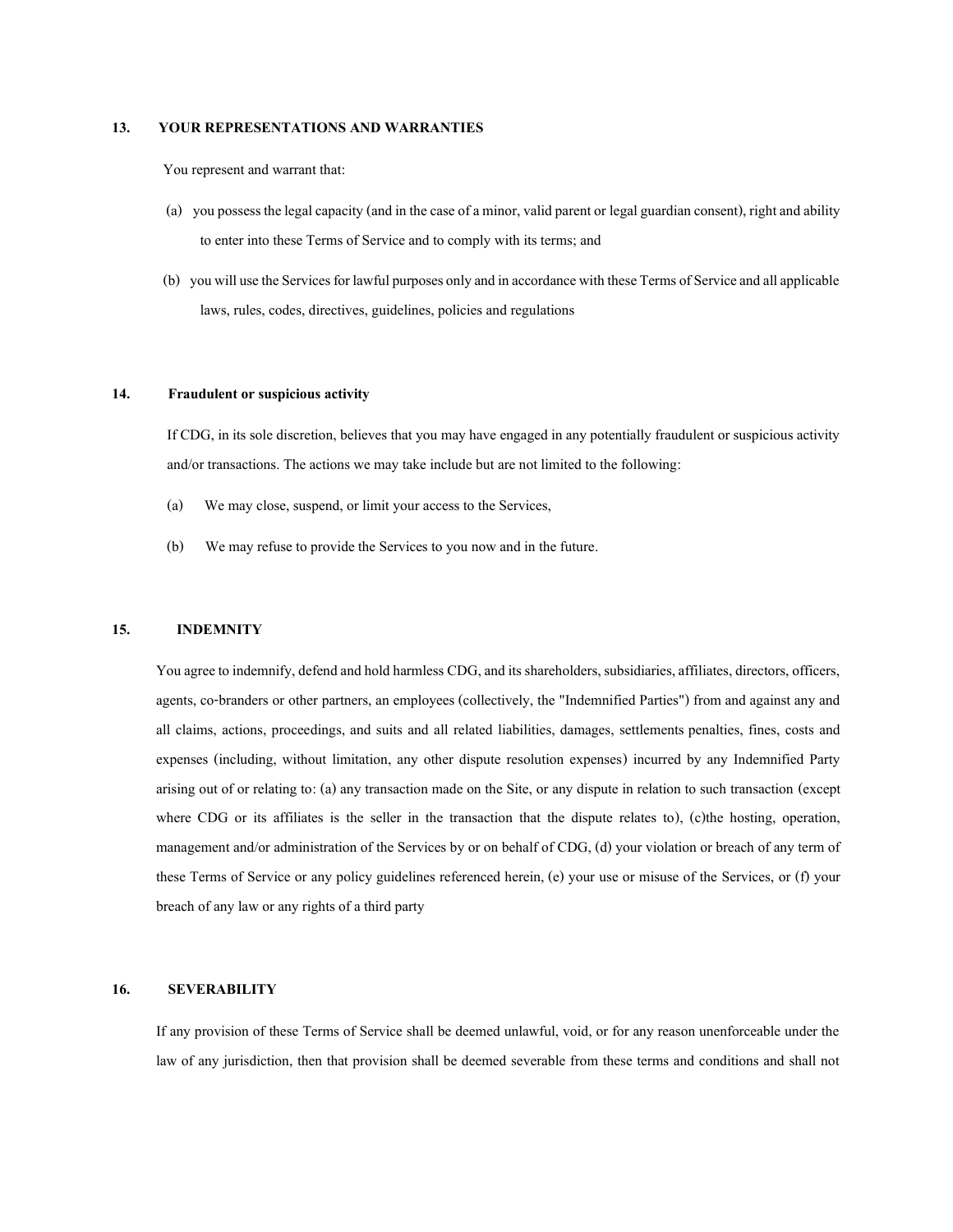affect the validity and enforceability of any remaining provisions in such jurisdiction nor the validity and enforceability of the provision in question under the law of any other jurisdiction.

# **17. GOVERNING LAW**

These Terms of Service shall be governed by and construed in accordance with the laws of the Thailand without regard to its conflict of law rules. The United Nations Convention on Contracts for the International Sale of Goods and the Uniform Computer Information Transaction Act, to the extent applicable, are expressly disclaimed. Unless otherwise required by applicable laws, any dispute, controversy, claim or difference of any kind whatsoever shall arising out of or relating to these Terms of Service against or relating to CDG or any Indemnified Party under these Terms of Service shall be referred to and finally resolved by arbitration in Thailand in accordance with the Arbitration Rules of the Thailand Arbitration Centre ("THAC Rules") for the time being in force, which rules are deemed to be incorporated by reference in this Section. There will be one (1) arbitrator and the language of the arbitration shall be Thai.

## **18. GENERAL PROVISIONS**

- 18.1 CDG reserves all rights not expressly granted herein.
- 18.2 CDG may modify these Terms of Service at any time by posting the revised Terms of Service on this Site. Your continued use of this Site after such changes have been posted shall constitute your acceptance of such revised Terms of Service.
- 18.3 Nothing in these Terms of Service shall constitute a partnership, joint venture or principal-agent relationship between you and CDG, nor does it authorize you to incur any costs or liabilities on CDG's behalf.
- 18.4 The failure of CDG at any time or times to require performance of any provision hereof shall in no manner affect its right at a later time to enforce the same unless the same is waived in writing.
- 18.5 These Terms of Service are solely for your and our benefit and are not for the benefit of any other person or entity, except for CDG's affiliates and subsidiaries (and each of CDG's and its affiliates' and subsidiaries' respective successors and assigns).
- 18.6 The terms set forth in these Terms of Service and any agreements and policies included or referred to in these Terms of Service constitute the entire agreement and understanding of the parties with respect to the Services and the Site and supersede any previous agreement or understanding between the parties in relation to such subject matter. The parties also hereby exclude all implied terms in fact. In entering into the agreement formed by these Terms of Service, the parties have not relied on any statement, representation, warranty, understanding, undertaking, promise or assurance of